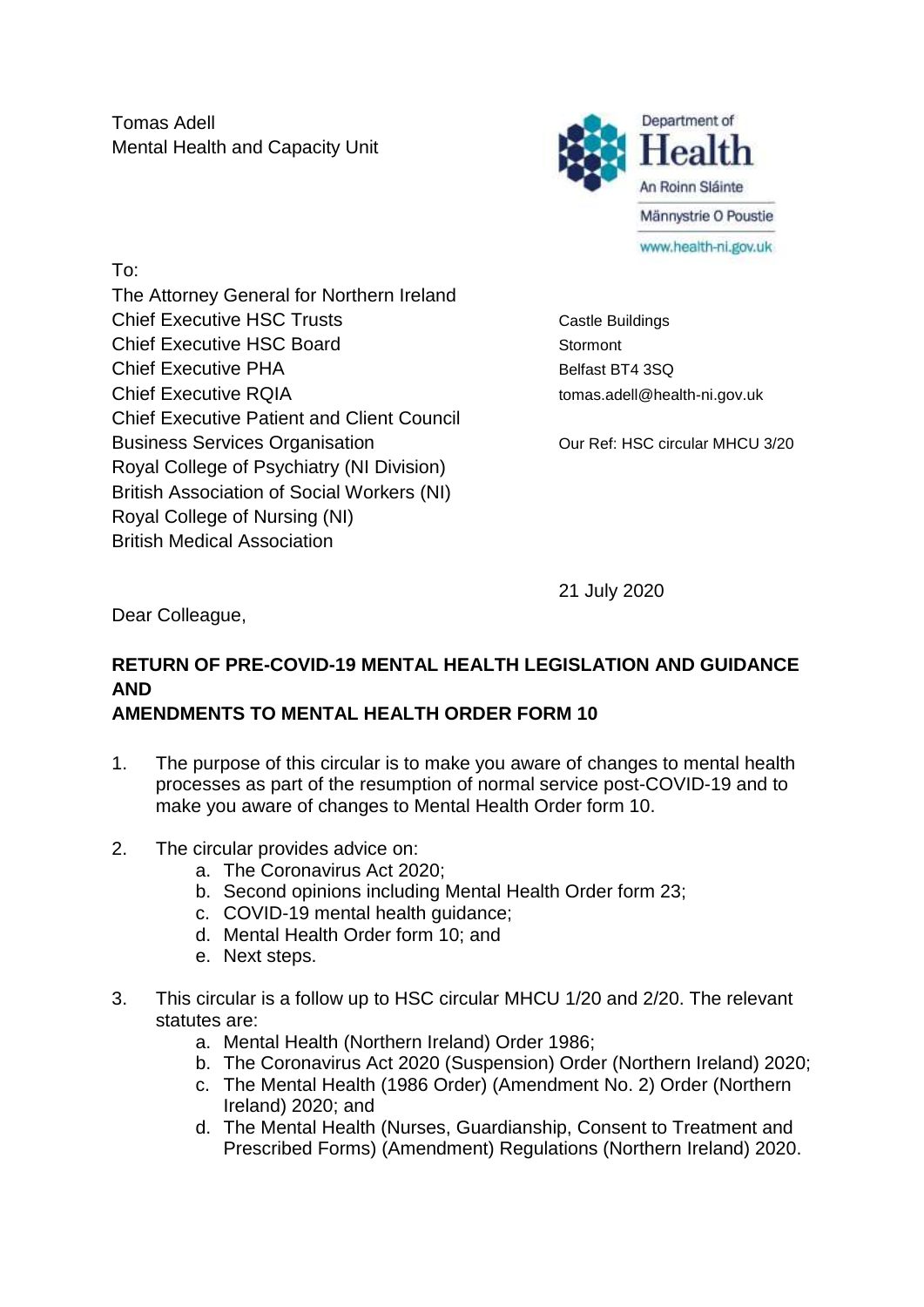## **The Coronavirus Act 2020**

- 4. Section 10 of the Coronavirus Act 2020 and Schedule 10 to the Act make provisions for temporary modifications to the Mental Health (Northern Ireland) 1986 Order (the 1986 Order). The modifications relax some of the requirements for compulsory treatment, admission and detention to ensure it is operationable during the Coronavirus pandemic. The Act was commenced for the purpose of the 1986 Order on 2 April 2020. HSC circular MHCU 2/20 refers.
- 5. In cooperation with the HSC Trusts, the HSC Board, PHA and others, the Department has considered the need to keep the amendments in the Coronavirus Act live, insofar as they relate to the 1986 Order. The Department has subsequently decided to suspend Part 2 of Schedule 10 to the Coronavirus Act (and related provisions in section 10(3) and Part 1 of Schedule 10).
- 6. The Coronavirus Act 2020 (Suspension) Order (Northern Ireland) 2020 was made on 15 July 2020 and comes into force on 10 August 2020.
- 7. The suspension includes all temporary amendments to the Mental Health Order found in the Coronavirus Act, including the temporary Code of Practice.

#### 8. **As of 10 August 2020 all amendments are therefore stood down and the temporary Code of Practice has no statutory force.**

9. Transitional arrangements in the Suspension Order allows for decisions made in reliance of the provisions before the suspension to be valid after 10 August 2020.

## **Second Opinions**

10. To ensure that the system of second opinions remained operational a number of temporary changes were made to the timelines for second opinion and requirements of a Part IV appointed doctor in anticipation of significant pressures due to the pandemic. HSC circular MHCU 1/20 refers.

## *Timeline for second opinions*

- 11. Article 64(1)(b) of the 1986 Order requires continued administration of medication to detained patients to be approved by a Second Opinion Appointed Doctor after a certain time period. In anticipation of COVID-19 pressures the Department in March amended this time period from 3 to 6 months.
- 12. **The Department has now decided to revert this time period to 3 months with effect from 10 August 2020** and has made the Mental Health (1986 Order) (Amendment No. 2) Order (Northern Ireland) 2020.

## *Requirements of a Part IV appointed doctor*

13. Article 64(3) of the 1986 Order requires the second opinion appointed doctor to be appointed by the RQIA for the purpose of Part IV of the Order. Article 64(4)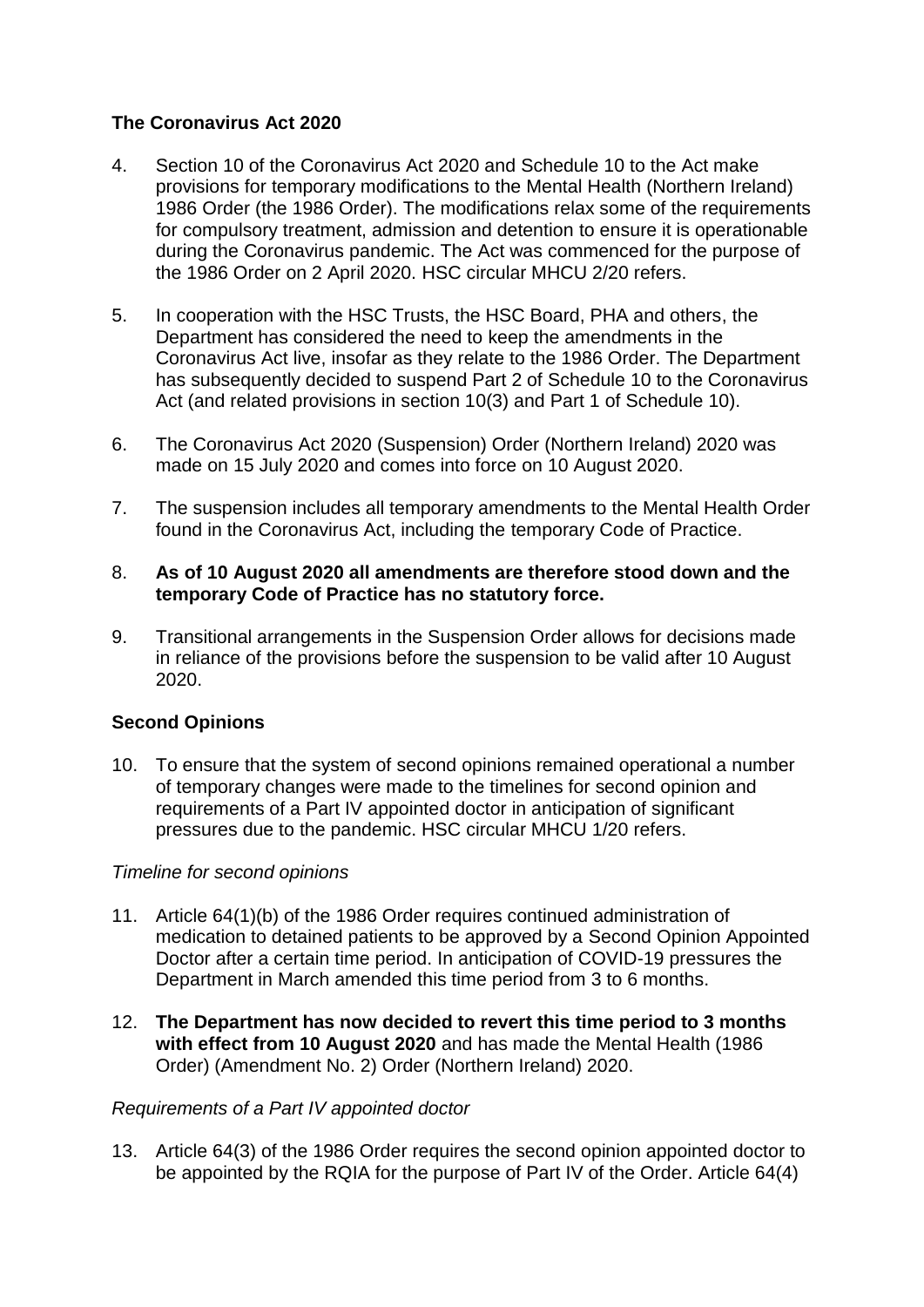also allows the second opinion appointed doctor to be a doctor appointed for the purpose of Part II of the Order.

- 14. In 2014 the Department issued guidance in relation to second opinions. HSC circular MHU 1/14 refers. Paragraphs 8 to 15 of the circular noted that for the integrity of second opinions, the SOAD must be appointed for the purpose of Part IV and Part II appointed doctors should not be used for second opinions, unless in exceptional circumstances. An amended form 23 was also provided.
- 15. In light of the COVID-19 pressures the Department temporarily set aside the requirement in HSC circular MHU 1/14 and provided an amended form 23 for this purpose (HSC circular 1/20 refers).

## 16. **The Department has now decided to revert to pre-COVID-19 procedures for second opinions and the guidance in HSC circular MHU 1/14 applies with effect 10 August 2020.**

- 17. In HSC circular MHU 1/14 a new form 23 was provided. This form has now been updated and given statutory status through the Mental Health (Nurses, Guardianship, Consent to Treatment and Prescribed Forms) (Amendment) Regulations (Northern Ireland) 2020.
- 18. The new form 23 can be found in Annex A to this circular. The form can also be downloaded in word or PDF format from the Department's website and can be obtained by contacting the Mental Health and Capacity Unit.

#### 19. **The new form 23 must be used from 10 August 2020 and all old form 23 must be destroyed.**

## **COVID-19 mental health guidance**

- 20. On 15 April 2020 the Department issued relating to restraint and seclusion and COVID-19; "*COVID-19: The Safe and Legal Use of Restraint and Seclusion in Mental Health and Learning Disability Services during the Coronavirus Period"*. This guidance is still valid and in force.
- 21. In April the Department issued guidance in relation to the medical recommendation required by Article 6 of the 1986 Order; "*Application for assessment – medical recommendation"*. This guidance is still valid and in force.

## *Interpretation of 'personally seen' and 'personally examined'*

22. In the temporary Mental Health Order Code of Practice, the Department provided statutory guidance in relation to "personally seen" and "personally examined" in light of the infections risks relating to COVID-19. As of 10 August the temporary Code of Practice is no longer in force and the guidance around the COVID-19 interpretation is no longer in force.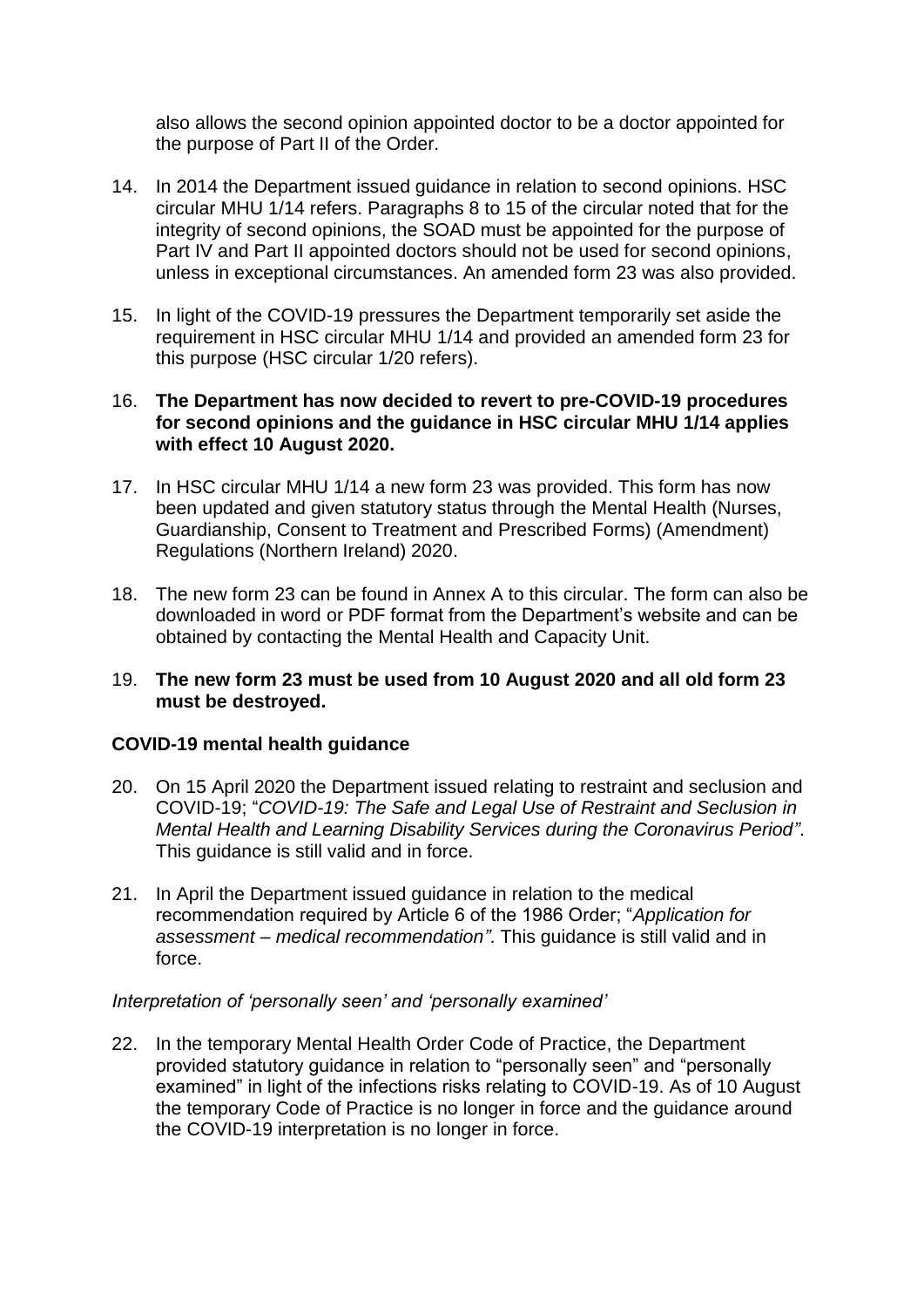- 23. The Department recognises the need to consider infection risks with COVID-19 and is therefore providing guidance around "personally seen" and "personally examined".
- 24. On a number of occasions, the 1986 Order requires a person to have 'personally seen' or 'personally examined' a patient before making an application or report**<sup>1</sup>** . The expectation is that this means the person making the application or report will have visited the patient and have had a face to face interview with them.
- 25. During the COVID-19 period, it is expected that, in most cases, it will be necessary to continue to personally see or examine someone in order to make a sound professional assessment and judgement on the right course of action.
- 26. However, the 1986 Order Code of Practice notes in paragraph 2.6 that good communication with the patient is essential, but that the patient may be interviewed through a closed door or window 'where it is necessary to avoid serious risk to other people'.
- 27. Therefore, during time where enhanced infection control provisions are in place, alternative methods of communication such as Facetime or Skype may be considered **in exceptional circumstances** where an assessment of the risk involved indicates it is reasonable to do so. The use of barriers or screens, perhaps in a ward environment, may also potentially be justified, again in these exceptional circumstances.
- 28. **At all times the professional making the application or report must be satisfied that any alternative methods used allow them to exercise sufficient professional judgement.**

#### **Mental Health Order form 10**

**.** 

- 29. During 2019 the RQIA conducted an audit of the use of Mental Health Order form 10. One of the conclusions of the audit was that the existing form 10 is not conducive to encouraging the user to fill it out correctly.
- 30. The RQIA therefore worked with the HSC Trusts, HSC Board and the Royal College of Psychiatry in considering how the form could be reshaped.
- 31. A new form 10 has therefore been created. The new form 10 requires the same information but in a format that is more likely to be filled out correctly. The Department has made statutory amendments through the Mental Health (Nurses, Guardianship, Consent to Treatment and Prescribed Forms) (Amendment) Regulations (Northern Ireland) 2020.

**<sup>1</sup>** An applicant must have 'personally seen' the patient when making an application for compulsory admission to hospital (Article 5(2)) or when making an application for guardianship (Article 19(2)). A medical practitioner must have 'personally examined' the patient when making a medical recommendation for compulsory admission to hospital (Article 6(a)) or when making a medical recommendation for guardianship (Article 20(1)(a)).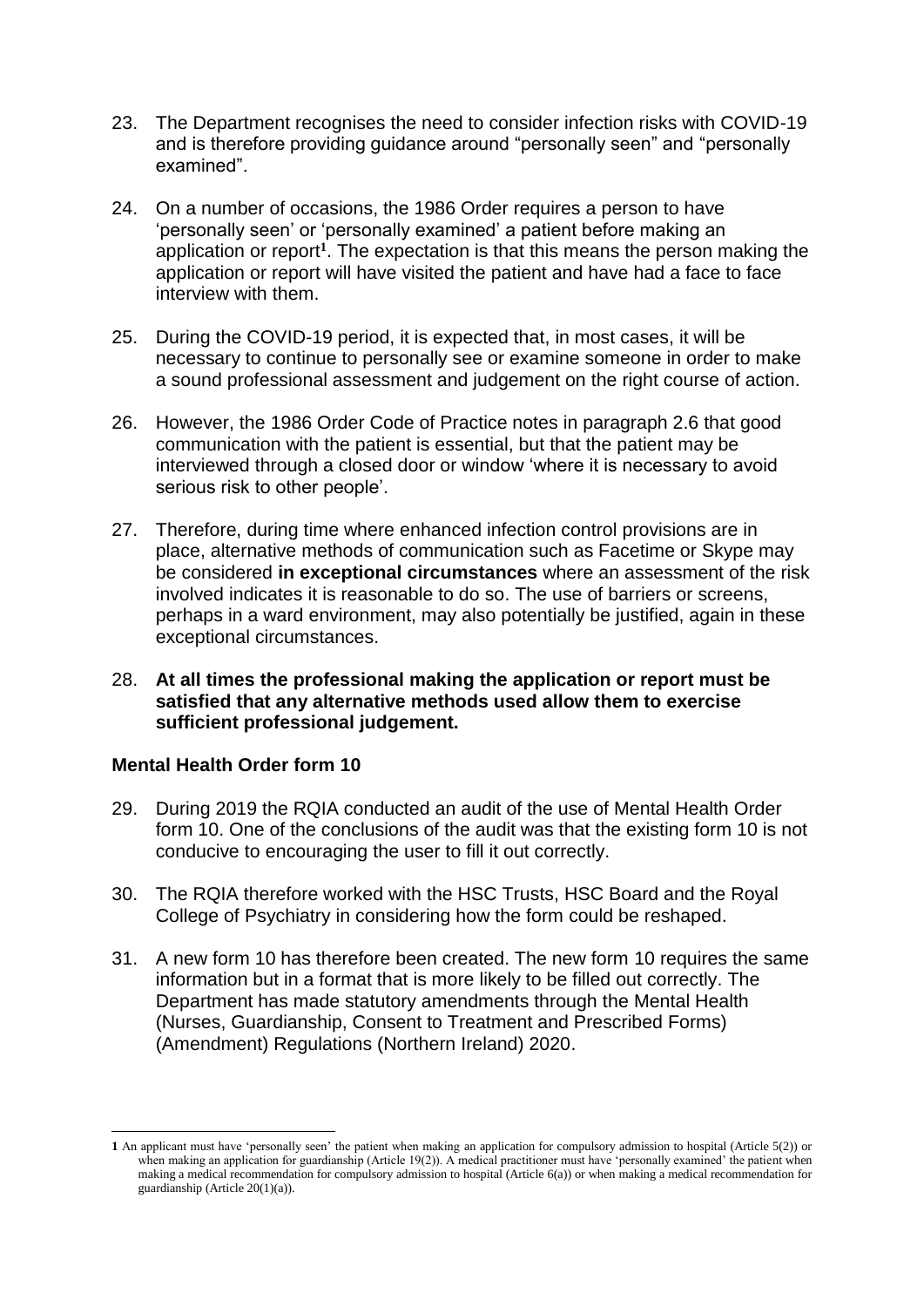- 32. The new form 10 can be found in Annex A to this circular. The form can also be downloaded in word format from the Department's website and can be obtained by contacting the Mental Health and Capacity Unit.
- 33. **The new form 10 must be used from 10 August 2020 and all old form 10 must be destroyed.**

#### **Required actions**

- 34. All organisations should ensure that all relevant staff are aware of the information in this circular.
- 35. HSC Trusts are required to ensure that the new forms 10 and 23 are used from 10 August and that all existing forms are replaced. The HSC Trusts are also requested to confirm to the Department (using the contact details below) before 10 August 2020 that the information has been shared as appropriate and that the forms have been replaced.
- 36. For further information please contact Mental Health and Capacity Unit in the Department of Health. Points of contact are

Mental Health and Capacity Unit: [mentalhealthunit@health-ni.gov.uk](mailto:mentalhealthunit@health-ni.gov.uk) or

Tomas Adell [tomas.adell@health-ni.gov.uk](mailto:tomas.adell@health-ni.gov.uk)

Yours sincerely

**Dr. Tomas Adell, PhD Mental Health and Capacity Unit**

**Copied to:** HSC Trust relevant Directors and Assistant Directors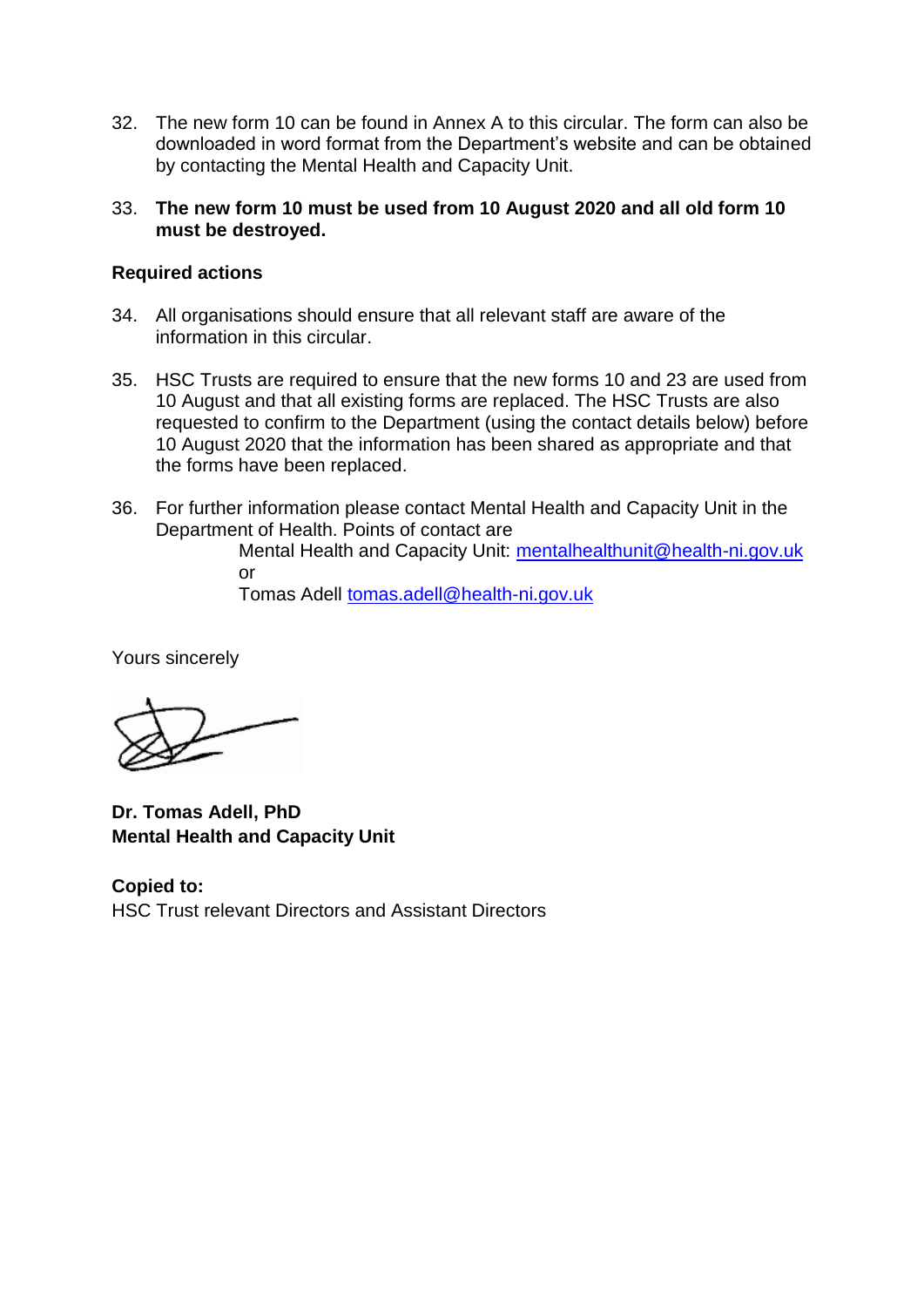## **Annex A – Forms 10 and 23**

#### **Form 10 Mental Health (Northern Ireland) Order 1986 Article 12**

#### **MEDICAL REPORT FOR DETENTION FOR TREATMENT**

| (name and address of<br>responsible authority)                     | To                                                                                                                                                                                                    |
|--------------------------------------------------------------------|-------------------------------------------------------------------------------------------------------------------------------------------------------------------------------------------------------|
| (full name of patient)                                             |                                                                                                                                                                                                       |
| (name of hospital)                                                 | was compulsory admitted to                                                                                                                                                                            |
| (date)                                                             | on                                                                                                                                                                                                    |
| (full name and professional<br>address of medical<br>practitioner) | L                                                                                                                                                                                                     |
|                                                                    | , a medical practitioner appointed for the purposes of Part II<br>of the Mental Health (Northern Ireland) Order 1986 by the<br>Regulation and Quality Improvement Authority, examined<br>this patient |
| (date)                                                             | on                                                                                                                                                                                                    |
|                                                                    | In my opinion $-$                                                                                                                                                                                     |
| (a)                                                                | this patient is suffering from                                                                                                                                                                        |
| *(delete if not applicable)                                        | *mental illness<br>*severe mental impairment                                                                                                                                                          |
|                                                                    | of a nature or degree which warrants his/her detention in<br>hospital for medical treatment;                                                                                                          |
| (give a clinical description of<br>the patient's mental condition) | My opinion at (a) above is based on the following evidence:-                                                                                                                                          |
|                                                                    |                                                                                                                                                                                                       |
|                                                                    |                                                                                                                                                                                                       |
|                                                                    |                                                                                                                                                                                                       |
|                                                                    |                                                                                                                                                                                                       |
|                                                                    |                                                                                                                                                                                                       |
|                                                                    |                                                                                                                                                                                                       |
|                                                                    |                                                                                                                                                                                                       |
|                                                                    |                                                                                                                                                                                                       |
|                                                                    | Please turn over                                                                                                                                                                                      |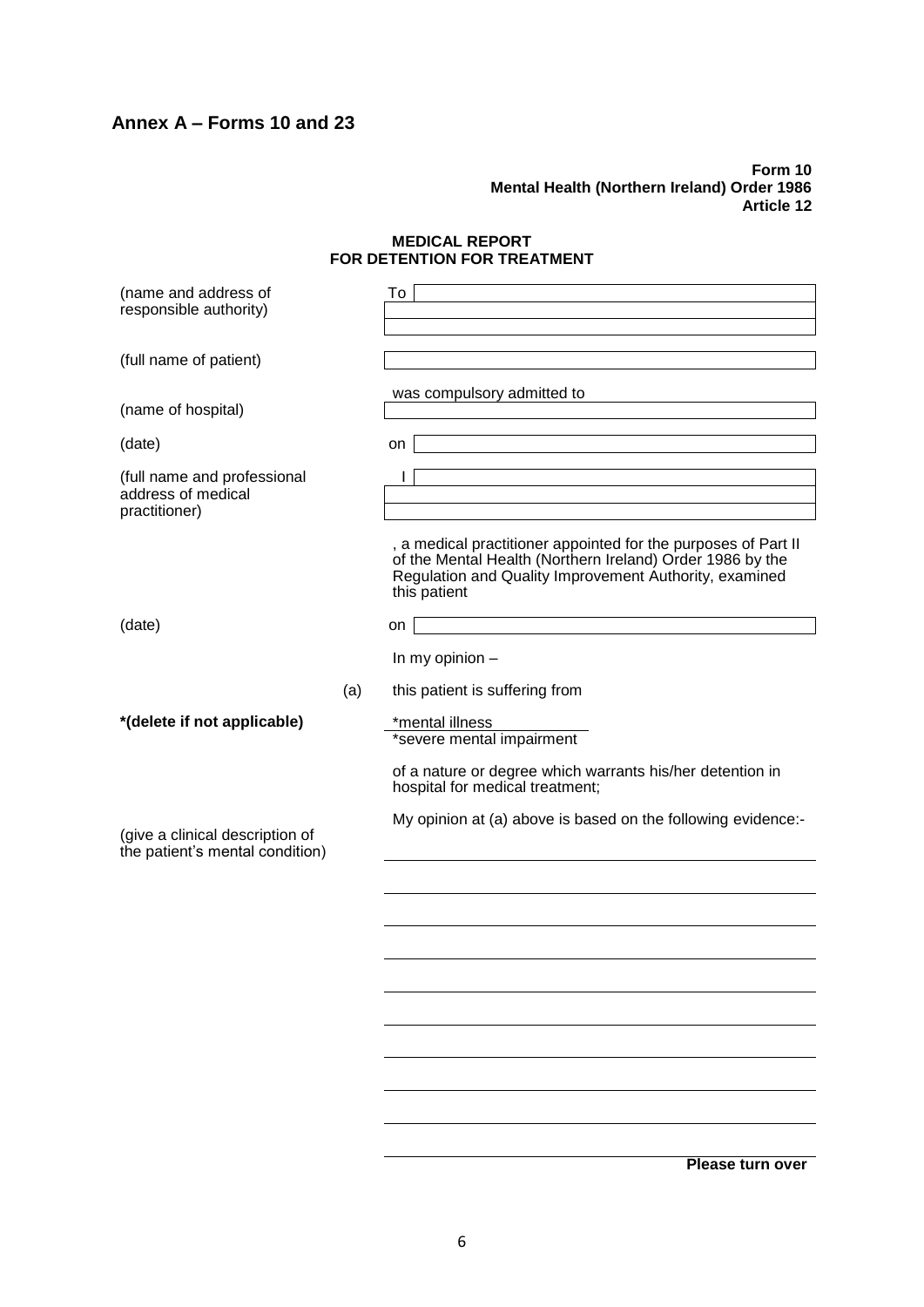AND

(b) failure to so detain him/her would create a substantial likelihood of serious physical harm to himself/herself or to other persons.

My opinion at (b) is based on the following grounds:-

[Have regard only to evidence (**all options referenced must be evidenced in the text below**):–

(i) that the patient has inflicted, or threatened or attempted to inflict, serious physical harm on himself/herself;

OR

- (ii) that the patient's judgement is so affected that he/she is, or would soon be, unable to protect himself/herself against serious physical harm and that reasonable provision for his/her protection is not available in the community;
- OR
- (iii) that the patient has behaved violently towards other persons;
- OR
- (iv) that the patient has so behaved himself/herself that other persons were placed in reasonable fear of serious physical harm to themselves.]

**Please turn over**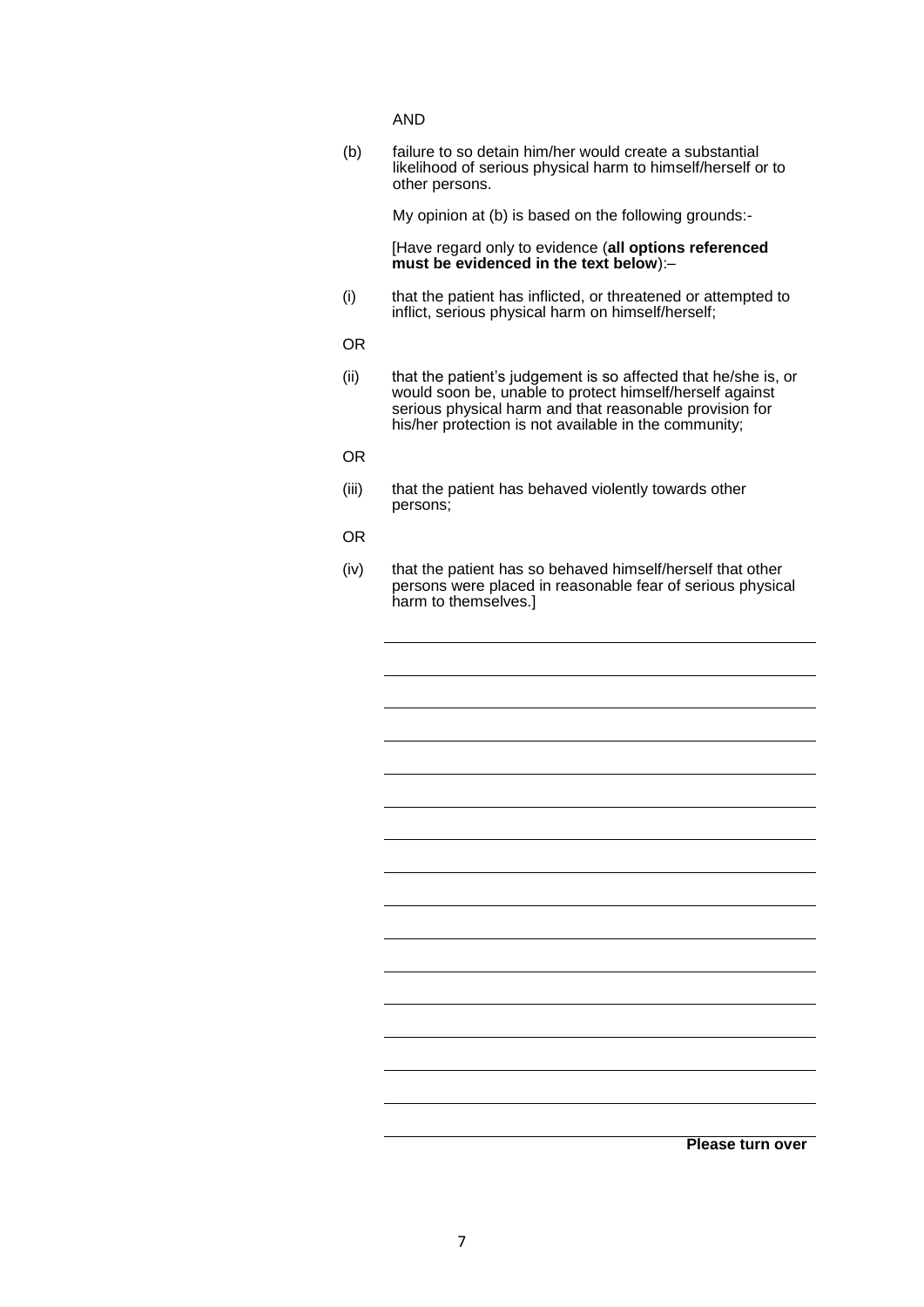#### AND

In my opinion there are no appropriate other methods of dealing with the patient.

(specify whether other methods of dealing with the patient are available and, if so, why they are not appropriate)

| Signed: |  | Date: |  |
|---------|--|-------|--|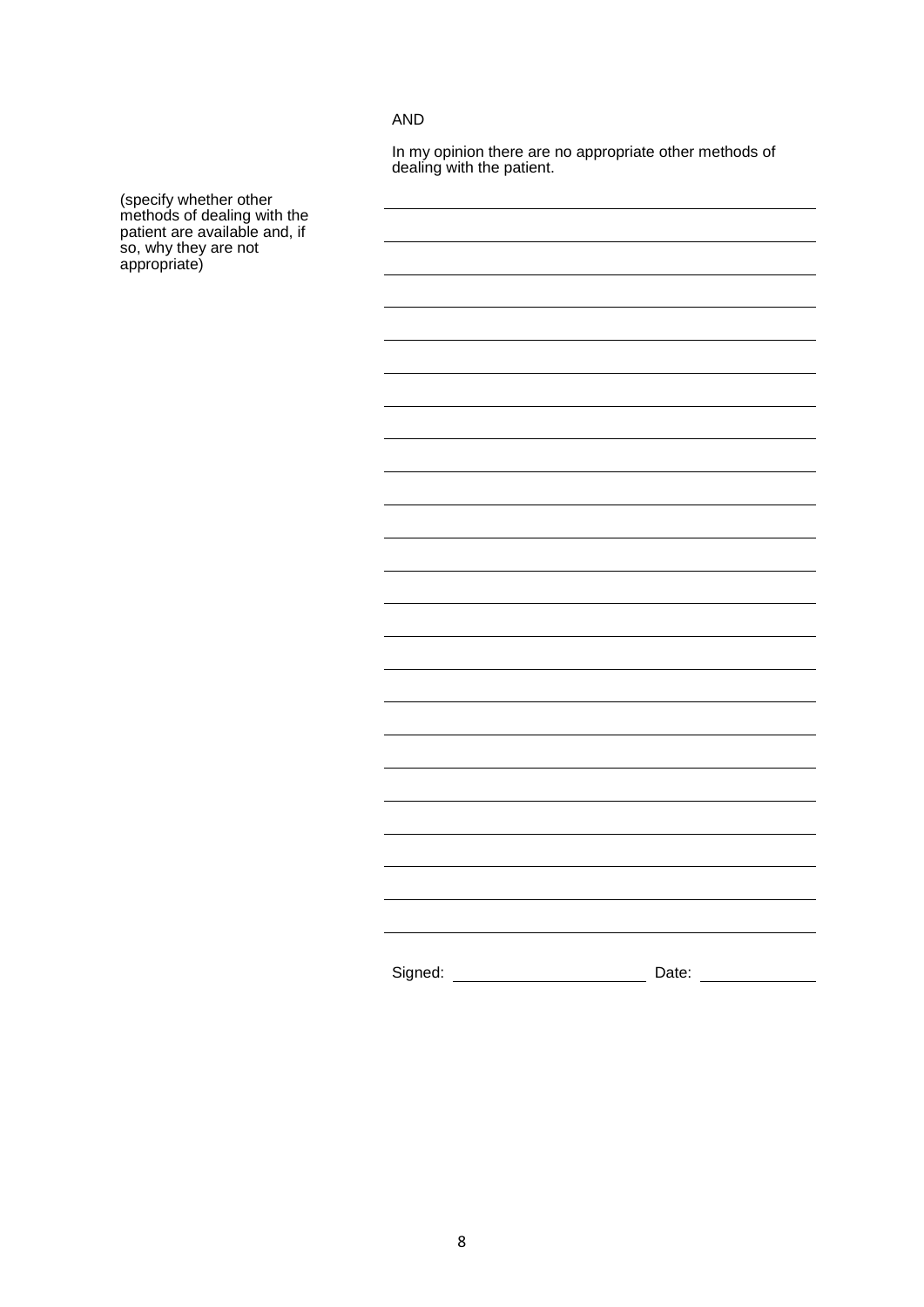#### **Form 23 Mental Health (Northern Ireland) Order 1986 Article 64(3)(b)**

#### **CERTIFICATE OF SECOND OPINION (Treatment Requiring Consent or Second Opinion)**

| (Full name and<br>professional address)                                    |           | am a medical practitioner appointed for the purpose of                                                                                                                                                                                                 |  |
|----------------------------------------------------------------------------|-----------|--------------------------------------------------------------------------------------------------------------------------------------------------------------------------------------------------------------------------------------------------------|--|
| *(Delete whichever does<br>not apply)                                      | <b>OR</b> | *Part IV of the Mental Health (Northern Ireland) Order 1986 by<br>the Regulation and Quality Improvement Authority.<br>*Part II of the Mental Health (Northern Ireland) Order 1986 by<br>the Regulation and Quality Improvement Authority.             |  |
| **(delete if not appropriate)                                              |           | ** A medical practitioner appointed for the purposes of Part IV of<br>the Mental Health (Northern Ireland) Order 1986 by the<br>Regulation and Quality Improvement Authority has not been<br>consulted due to the following exceptional circumstances: |  |
| (details of the exceptional<br>circumstances)                              |           |                                                                                                                                                                                                                                                        |  |
|                                                                            |           |                                                                                                                                                                                                                                                        |  |
|                                                                            |           |                                                                                                                                                                                                                                                        |  |
| (Full name, address and<br>status of person(s)<br>consulted)               |           | I have consulted                                                                                                                                                                                                                                       |  |
|                                                                            |           |                                                                                                                                                                                                                                                        |  |
| (Full name and address,<br>date of birth and HSC<br>number of the patient) |           | who appear(s) to me to be principally concerned with the<br>medical treatment of<br>Date of Birth:<br>HSC number:                                                                                                                                      |  |